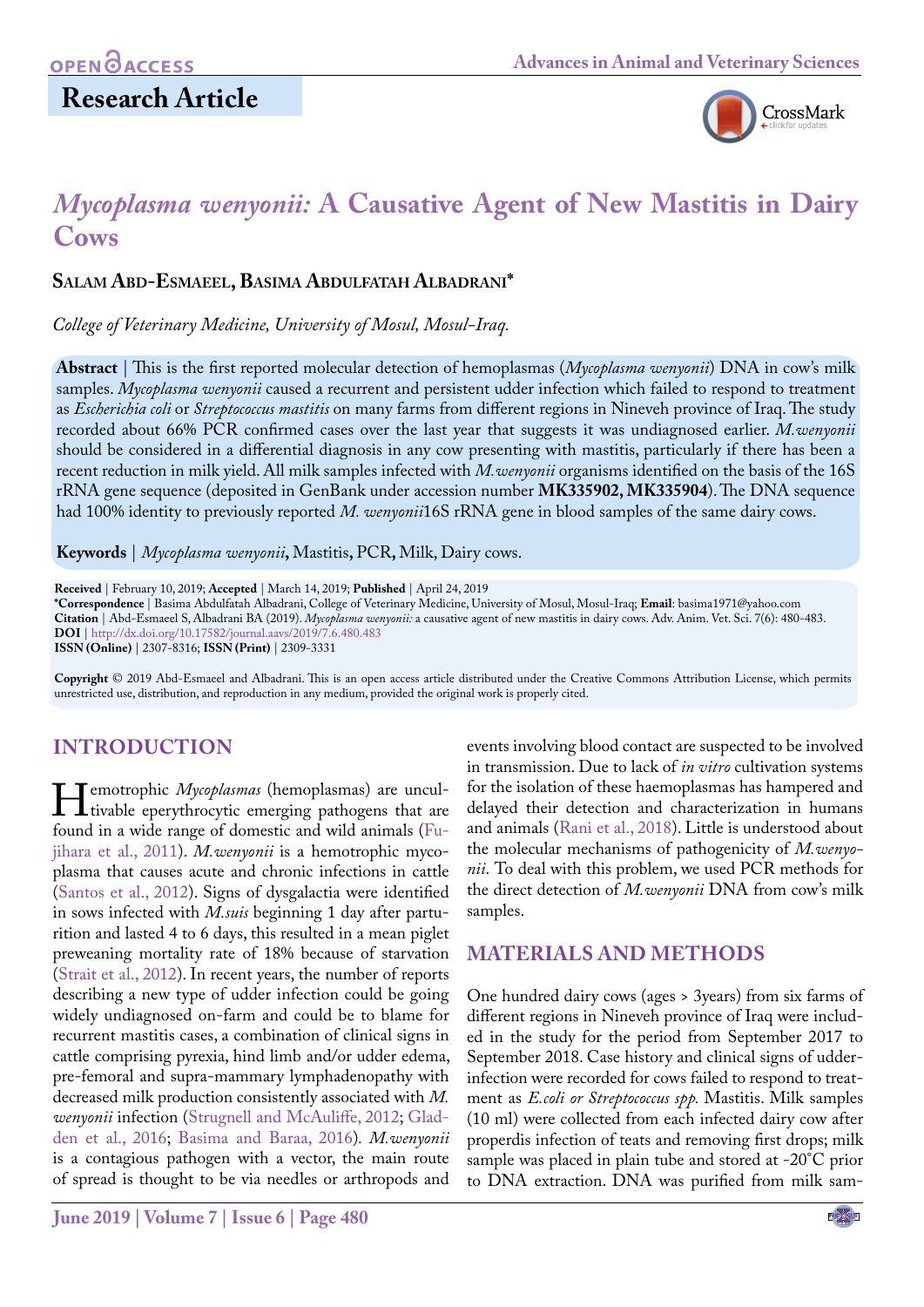## **OPENOACCESS**

ples. A total Genomic DNA was extracted from 10 ml of each milk sample with commercially available kit according to the manufacturer's recommendations (Bioingentech veterinary extraction, purification kit. Chille), and stores -20°C until further analysis. The presence of amplifiable DNA was confirmed for each sample using a 16S rRNA gene. Initially, a conventional PCR assay was carried out using specific designated primers (Veterinary Laboratory Agency (AHVLA), UK), for the 16S rRNA gene of bovine hemoplasmas - Forward primer:, 5'-ATATTCCTACG-GGAAGCAGC-3', equivalent to nucleotide numbers 328 to 347 of *M. wenyonii*- Reverse primer: 5'-ACCG-CAGCTGCTGGCACATA-3', equivalent to nucleotide numbers 503 to 522 of *M. wenyonii* amplified a 195 bp and 173 bp product for *M. wenyonii* and '*Candidatus M. haemobos'*, respectively ([Nishizawa, et al., 2010\)](#page-3-4) with few modification,  $2 \mu l$  of DNA sample from milk,  $1 \mu l$  Forward primer (10 Pico mole) and 1 µl Reverse primer (10 Pico mole), 4µl of 5× Taq master mix, 12 µl PCR Grade water in a 20 µl final PCR reaction. The thermo cycling program for PCR used initial denaturation at 94°c for 30 sec., annealing at 57°c for 30 sec., extension at 72°C for 1min and final extension 72°c for 2 min., cooling 4°c. All amplicons (PCR products) were run in an electrophoresis chamber on a 1.5% agarose gel in TBE buffer and visualized under UV light. In a second step, Amplified fragments were randomly selected for sequence determination using forward and reverse PCR primers. The obtained sequences were compared for similarity with sequences in the GenBank database using the Basic Local Alignment Search Tool (BLAST) program (National Center for Biotechnology Information, National Institute of Health). Denaturing gradient gel electrophoresis (DGGE) of a 16S ribosomal DNA was used to separate PCR products from Milk DNA according to differences in primary sequence (Macrogen, Inc., South Korea public biotechnology company). New sequences were submitted to GenBank.

#### **Statistical Analysis**

Calculations were performed with the SPSS software Analyse-it (Analyse-it Software Ltd., Leeds,United Kingdom) for Microsoft Excel.

## **RESULTS**

According to clinical observations, udder infection usually starts in dairy cows with significant edema on one quarter and can occur at any point in lactation. Occasionally more than one quarter can be involved. Within 2 days of this edema being identified, clots will usually then appear in the milk. The swelling is different to that caused by trauma or *E.coli*, as *Mycoplasma wenyonii* will result in a spongy 'pitting type edema' around the quarter which will form a 'pit' or dent when pressed with a finger. This dent will then

#### **Advances in Animal and Veterinary Sciences**

take about five-10 seconds to disappear ([Figure 1](#page-1-0)).



**Figure 1:** A cow with pitting type edema around the quarter (A) and swollen teats (B) was infected by *Mycoplasma wenyonii* 

<span id="page-1-0"></span>

<span id="page-1-1"></span>**Figure 2:** PCR based detection of *M. wenyonii* 16S rRNA in dairy cows. The amplified 195 bp product, from the positive sample control (line 14) and positive test samples (lines 3,4,5,8,9,10,11,12) were subjected to electrophoresis in 1.5%-agarose gel and stained with ethidium bromide. Marker 200 (M) and a negative control free of DNA template (line 13) were run in parallel.



<span id="page-1-2"></span>**Figure 3:** Detection and sequencing of *Mycoplasma wenyonii* agents in cattle milk by (DGGE) of a 16S ribosomal DNA PCR.

Sixty six milk samples (66%) were found positive for specific PCR. Results of amplification showed that bands on the Agarose gel appeared at the concentration of 1.5% and with expected result reaction of 195 base pairs [\(Fig-](#page-1-1)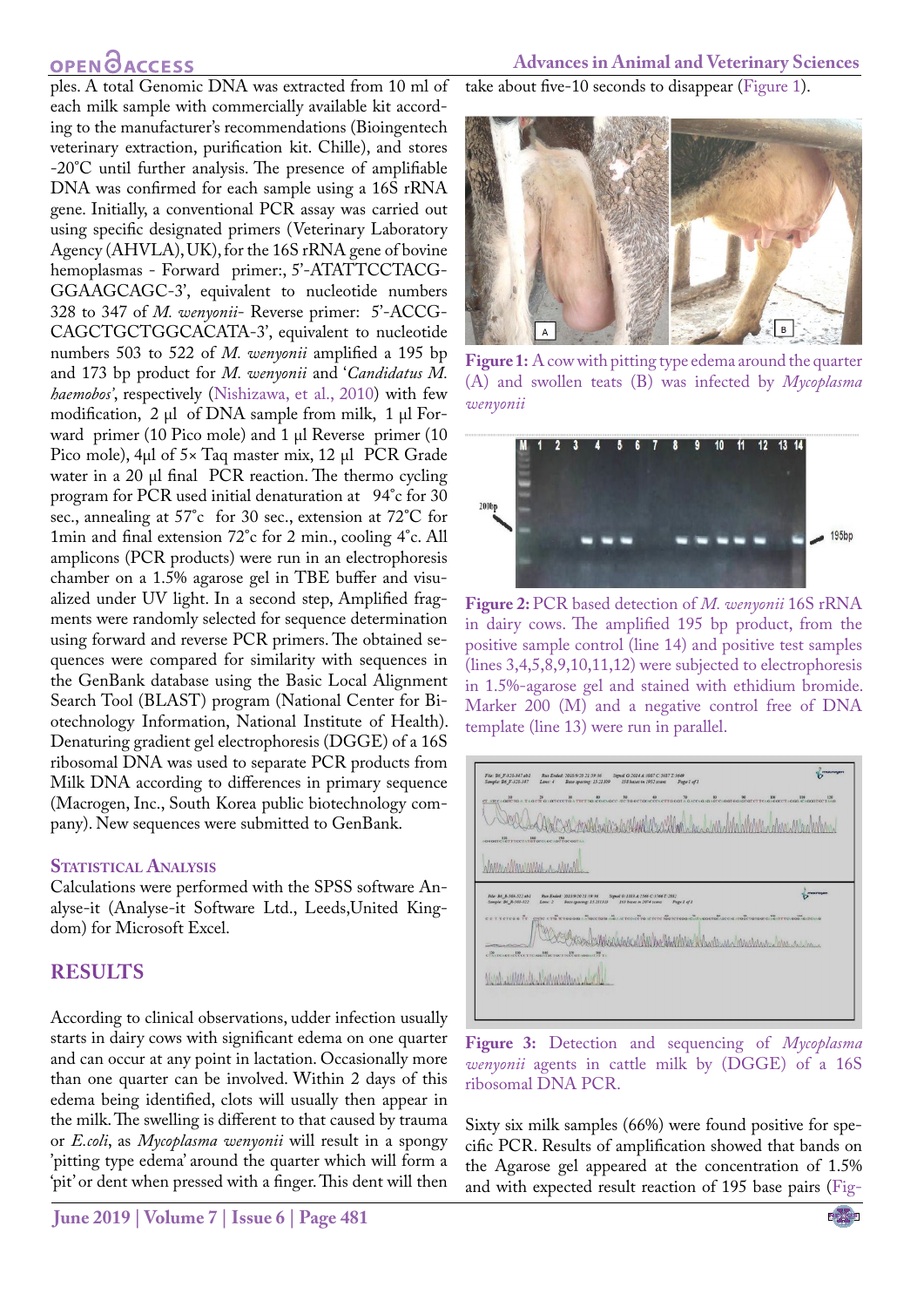[ure 2\)](#page-1-1). The result of the sequencing of the products isolated by DGGE evidenced the presence of *M.wenyonii* in eight samples*.* The results of DGGE for two of the DNAs tested were shown ([Figure 3](#page-1-2)). All milk samples infected with *M.wenyonii* organisms identified on the basis of the 16S rRNA gene sequence (deposited in GenBank under accession number **MK335902, MK335904**). This means *M.wenyonii* could be the underlying cause of culls for mastitis.

#### **DISCUSSION**

Mastitis is an age-old problem and even today it continues to be the most significant disease of dairy cattle. *M.wenyonii*, could be the underlying cause of recurrent and persistent udder changes. It's an enigmatic and incompletely understood organism, and there is a growing body of evidence suggesting that it may contribute to the clinical signs described in this article, particularly in dairy cows. With advances in research and improvements in the interpretation of assay results, PCR and other molecular biology techniques are likely to gain a more prominent place in mastitis diagnostics in the future. Various PCR assays were used to detect difficult cultivatepathogenslike *Mycobacterium avium* ssp. *Paratuberculosis* ( Johne's disease) (Over et al., 2011), *Mycobacterium bovis* [\(Sreevatsan et al.,](#page-3-5) [2000](#page-3-5); [Antognoli et al., 2001\)](#page-2-1), *Brucella* spp. [\(Romero and](#page-3-6) [Lopez-Goñi 1999;](#page-3-6) [Sreevatsan et al., 2000](#page-3-5)), *Coxiellaburnetii* (Muramatsu et al., 1997), *Cryptosporodium* spp. [\(Laberge](#page-3-7) [and Griffiths, 1996\)](#page-3-7), and *Mycoplasma* spp. ([Baird et al.,](#page-2-2) [1999](#page-2-2)). The diagnosis was confirmed on 100 milk samples by the use of polymerase chain technology using a pair of primers designed based on [Nishizawa et al. \(2010\).](#page-3-4) It is well established that the haemoplasmas attach to the surface of the red cells but may under certain conditions penetrate this host cell [\(Messick, 2004](#page-3-8)). *M.wenyonii* is a different type of *Mycoplasma spp*. to the more commonly recognised *Mycoplasma bovis* and presents differently. Many mycoplasmal pathogens exhibit filamentous or flask-shaped appearances and display prominent and specialized polar tiporganelles that mediate attachment to host target cells ([Hoelzle, 2008](#page-3-9)). These are the complex structures, composed of a network of interactive proteins, designated adhesions, and adherence accessory proteins. These proteins cooperate structurally and functionally to mobilize and concentrate adhesions at the tip and permit mycoplasmal colonization of mucous membranes and eukaryotic cell surfaces ([Rani et al., 2018](#page-3-3)). *M.wenyonii* causes an infection of the lymph system in the udder and subsequently reduces milk expression. That, in turn, leads to raised somatic cell counts and clots in the milk, the majority of somatic cells in milk are leukocytes, the concentration of leukocytes in milk increases with increased immune response to mastitis caused by pathogenic bacteria ([Balsom, 2017\)](#page-2-3). PCR can

be a useful diagnostic aid when combined with other currently available tools and herd data.The advantages of PCR method for detection of *M.wenyonii* DNA in milk samples are a rapid and specific test, the preserved samples can be used, samples are not needed to be collected separately, also samples from groups of cows can be pooled to help cut down on costs. Identifying sources of mastitis in a single cow or bulk tank sample, identifying sources of mastitis in cows already being treated, finding sub-clinical cases before they become clinical or chronic. PCR products of approximately 195 bp were obtained for all *M.wenyonii* isolates tested. The use of denaturing gradient gel electrophoresis (DGGE) of a 16S ribosomal DNA to separate PCR products according to differences in primary sequence enabled differentiation of all *M.wenyonii* isolates analyzed. The DNA sequence had 100% identity to previously reported *M. wenyonii* 16S rRNA gene (deposited in GenBank under accession number **MK335902, MK335904**) in blood samples of dairy cows [\(Esmaeel and](#page-3-10)  [Albadrani, 2019](#page-3-10)). This molecular technique on milk samples is the first study conducted on haemotropic *Mycoplsma*  spp. which can be a new causative agent of mastitis in dairy cows.

#### **ACKNOWLEDGEMENTS**

This work was kindly supported by Dean of Veterinary Medicine College, We are grateful to the Genomic Core Facility at University.

## **CONFLICT OF INTEREST**

The authors declare no conflicts of interest.

## **AUTHORS CONTRIBUTION**

All authors contributed equally.

#### **REFERENCES**

- <span id="page-2-1"></span>• Antognoli MC, Salman MD, Triantis J, Hernandez J, Keefe T (2001). A one-tube nested polymerase chain reaction for the detection of Mycobacterium bovis in spiked milk samples: an evaluation of concentration and lytic techniques. J. Vet. Diagn. Invest. 3 (2): 1311–116. https:// dx.doi.org[/10.1177/104063870101300203.](https://doi.org/10.1177/104063870101300203)
- <span id="page-2-2"></span>• Baird S C, Carman J, Dinsmore RP, Walker RL, Collins JK (1999). Detection and identification of *Mycoplasma bovis* from bovine mastitis infection using a nested polymerase chain reaction: J. Vet. Diagn. Invest. 11(2): 432-5. [https://](https://www.ncbi.nlm.nih.gov/pubmed/12968756. ) [www.ncbi.nlm.nih.gov/pubmed/12968756.](https://www.ncbi.nlm.nih.gov/pubmed/12968756. )
- <span id="page-2-3"></span>• Balsom, A (2017). Insights into New mastitis threat going undiagnosed - we take a look at the symptoms and treatments. Farmers Guardian-May 2017. https://dx.doi. org/[10.1177/104063879901100507.](https://doi.org/10.1177/104063879901100507)
- <span id="page-2-0"></span>• Basima A, Baraa A (2016). First Documented Study of